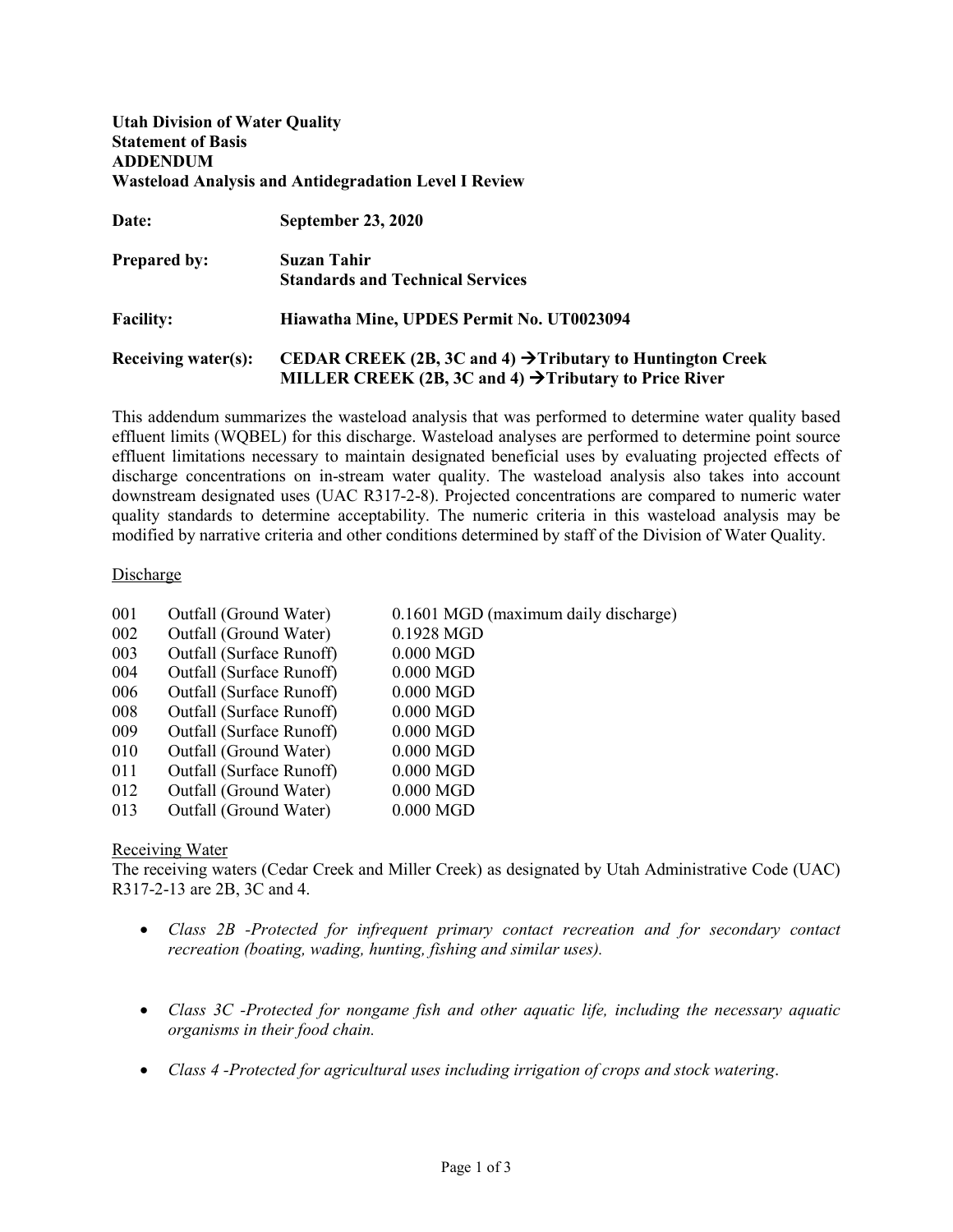# **Flow**

Typically, the critical flow for the wasteload analysis is considered the lowest stream flow for seven consecutive days with a ten year return frequency (7Q10). The receiving water bodies are intermittent, therefore flow was assumed to be 0.001 cfs because the model needs a flow value to run the calculations. These values are displayed in [Table 1.](#page-1-0)

<span id="page-1-0"></span>Table 1. Seasonal Flow Values  $(20<sup>th</sup>$  percentile)

| <b>Season</b> | 20 <sup>th</sup><br>(cfs) | percentile |
|---------------|---------------------------|------------|
| Summer        | 0.001                     |            |
| Fall          | 0.001                     |            |
| Winter        | 0.001                     |            |
| Spring        | 0.001                     |            |

The Ambient receiving water bodies are intermittent therefore it was not possible to characterize the ambient water quality.

Discharge data was characterized using data from the Utah Division of Oil, Gas and Mining sampling station # UT0023094-001(HIAWATHA COMPLEX, MOHRLAND MINE PORTAL) for the period 1979-2019.

### Total Maximum Daily Load (TMDL)

According to the Utah's 2016 303(d) Water Quality Assessment Report, the receiving water for the discharge Huntington Creek-3 (UT14060009-003 00) is not supporting all assessed uses and exhibits evidence of water quality impairment for pH, Dissolved Oxygen and Total Dissolved Solids (TDS). There have been no updates to the EPA approved West Colorado Watershed 2004 TMDL [\(link\)](https://documents.deq.utah.gov/water-quality/watershed-protection/total-maximum-daily-loads/DWQ-2015-006611.pdf).

#### Mixing Zone

The maximum allowable mixing zone is 15 minutes of travel time for acute conditions, not to exceed 50% of stream width, and for chronic conditions is 2500 ft, per UAC R317-2-5. Water quality standards must be met at the end of the mixing zone.

Based on the results of the mixing zone modeling, plume width was 100 % of the river at 2500 feet. 100 % of the seasonal critical low flow was used to calculate chronic limits. Acute limits were calculated using 50% of the seasonal critical low flow.

### Parameters of Concern

TDS was identified as the primary potential parameter of concern based on review of the impairment status of the receiving waters and review of the previous permit.

### WET Limits

The percent of effluent in the receiving water in a fully mixed condition, and acute and chronic dilution in a not fully mixed condition are calculated in the WLA in order to generate WET limits. The  $LC_{50}$  (lethal concentration, 50%) percent effluent for acute toxicity and the  $IC_{25}$  (inhibition concentration, 25%) percent effluent for chronic toxicity, as determined by the WET test, needs to be below the WET limits, as determined by the WLA. The WET limit for  $LC_{50}$  is typically 100% effluent and does not need to be determined by the WLA.